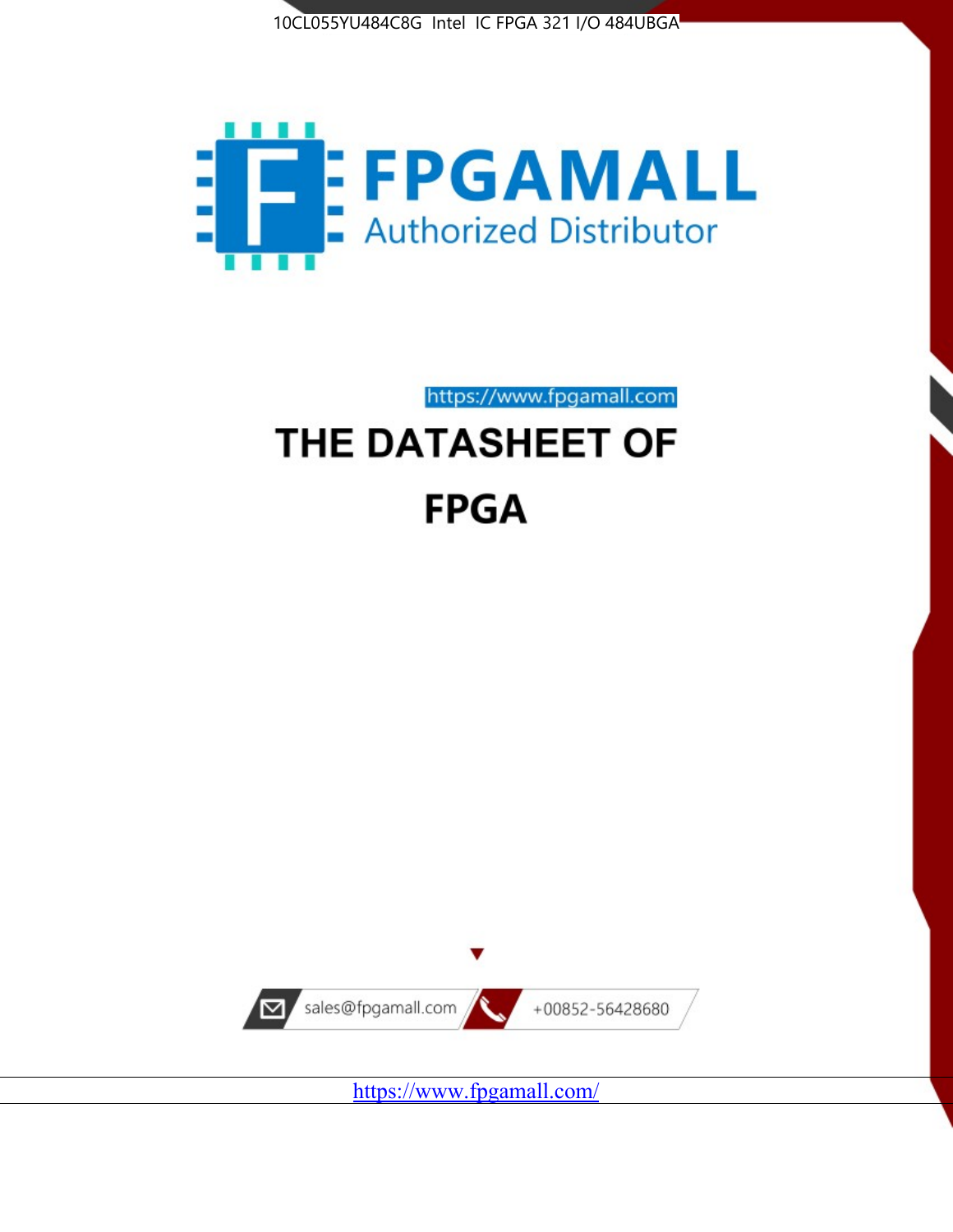10CL055YU484C8G Intel IC FPGA 321 I/O 484UBGA



# **Intel® Cyclone® 10 LP Device Overview**



**C10LP51001 | 2020.05.21** Latest document on the web: **[PDF](https://www.intel.com/content/dam/www/programmable/us/en/pdfs/literature/hb/cyclone-10/c10lp-51001.pdf)** | **[HTML](https://www.intel.com/content/www/us/en/programmable/documentation/hci1490246873896.html)**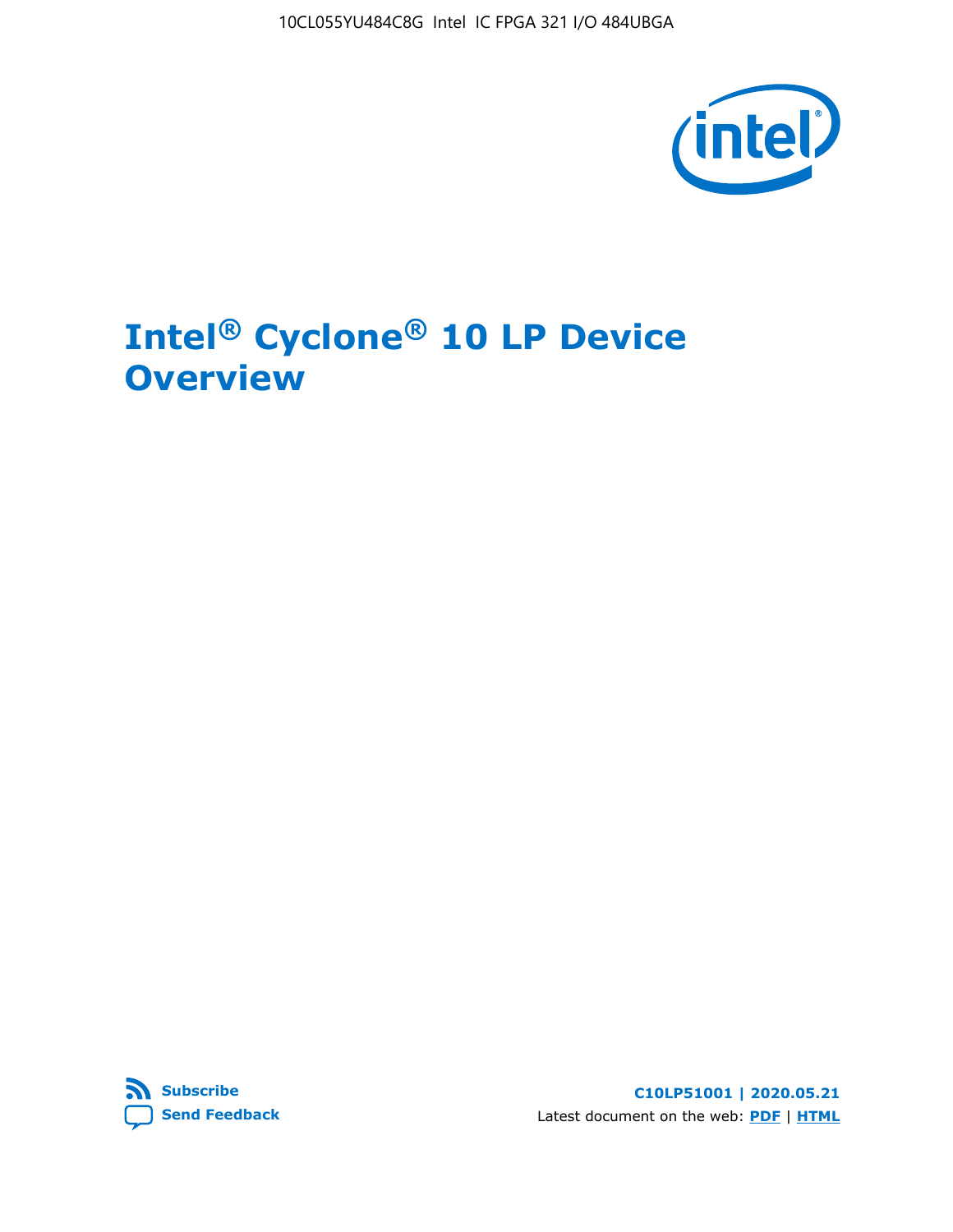

**Contents** 

## **Contents**

| Document Revision History for Intel Cyclone 10 LP Device Overview10 |  |
|---------------------------------------------------------------------|--|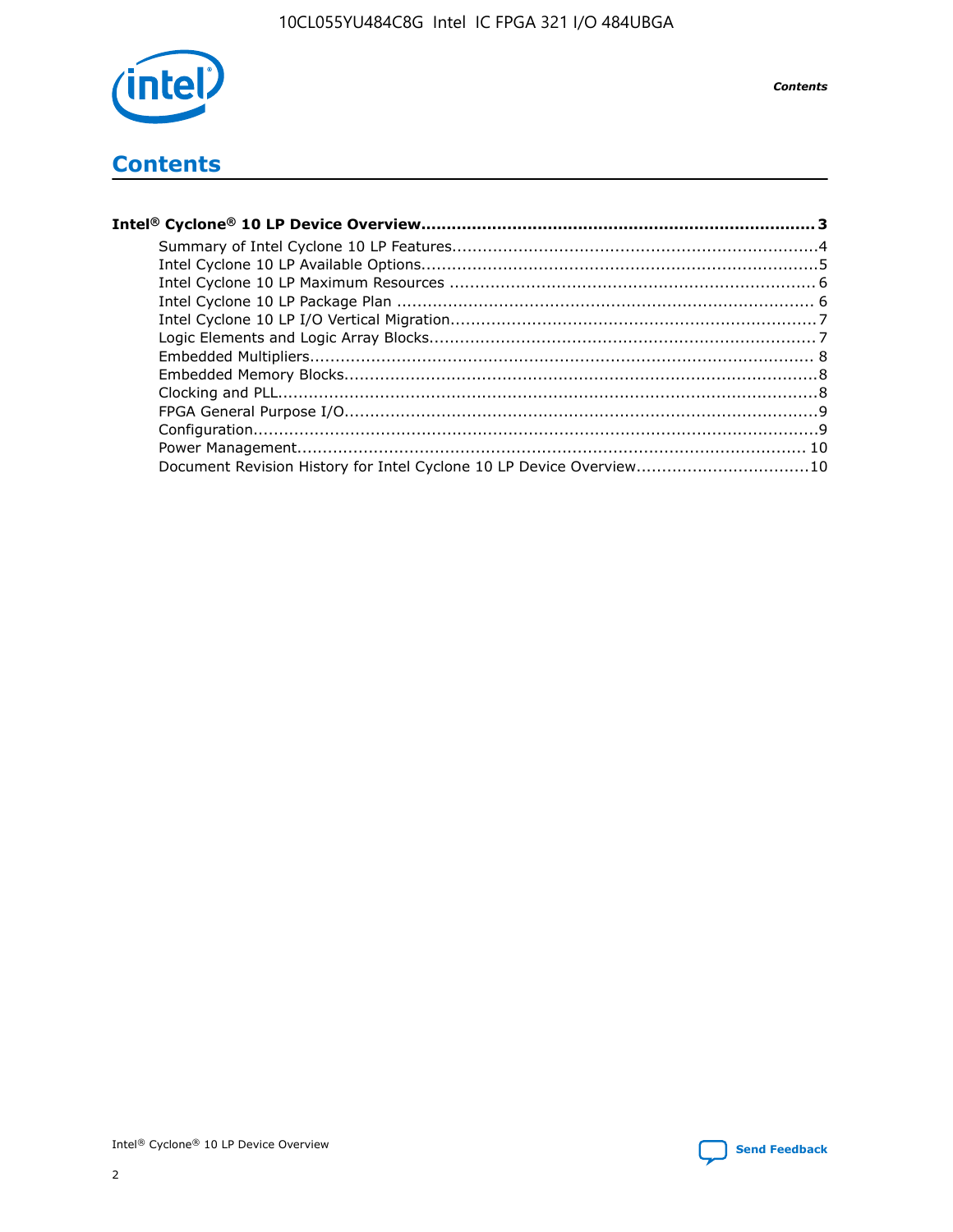**C10LP51001 | 2020.05.21 [Send Feedback](mailto:FPGAtechdocfeedback@intel.com?subject=Feedback%20on%20Intel%20Cyclone%2010%20LP%20Device%20Overview%20(C10LP51001%202020.05.21)&body=We%20appreciate%20your%20feedback.%20In%20your%20comments,%20also%20specify%20the%20page%20number%20or%20paragraph.%20Thank%20you.)**



# **Intel® Cyclone® 10 LP Device Overview**

The Intel® Intel Cyclone® 10 LP FPGAs are optimized for low cost and low static power, making them ideal for high-volume and cost-sensitive applications.

Intel Cyclone 10 LP devices provide a high density sea of programmable gates, onboard resources, and general purpose I/Os. These resources satisfies the requirements of I/O expansion and chip-to-chip interfacing. The Intel Cyclone 10 LP architecture suits smart and connected end applications across many market segments:

- Industrial and automotive
- Broadcast, wireline, and wireless
- Compute and storage
- Government, military, and aerospace
- Medical, consumer, and smart energy

The free but powerful Intel Quartus® Prime Lite Edition software suite of design tools meets the requirements of several classes of users:

- Existing FPGA designers
- Embedded designers using the FPGA with Nios® II processor
- Students and hobbyists who are new to FPGA

Advanced users who require access to the full IP Base Suite can subscribe to the Intel Quartus Prime Standard Edition or purchase the license separately.

#### **Related Information**

- [Software Development Tools, Nios II Processor](https://www.altera.com/products/processors/design-tools.html) Provides more information about the Nios II 32-bit soft IP processor and Embedded Design Suite (EDS).
- [Intel Quartus Prime IP Base Suite](https://www.altera.com/products/intellectual-property/design/ip-base-suite.html)
- **[Intel Quartus Prime Editions](https://www.altera.com/products/design-software/fpga-design/quartus-prime/download.html)**

Intel Corporation. All rights reserved. Agilex, Altera, Arria, Cyclone, Enpirion, Intel, the Intel logo, MAX, Nios, Quartus and Stratix words and logos are trademarks of Intel Corporation or its subsidiaries in the U.S. and/or other countries. Intel warrants performance of its FPGA and semiconductor products to current specifications in accordance with Intel's standard warranty, but reserves the right to make changes to any products and services at any time without notice. Intel assumes no responsibility or liability arising out of the application or use of any information, product, or service described herein except as expressly agreed to in writing by Intel. Intel customers are advised to obtain the latest version of device specifications before relying on any published information and before placing orders for products or services.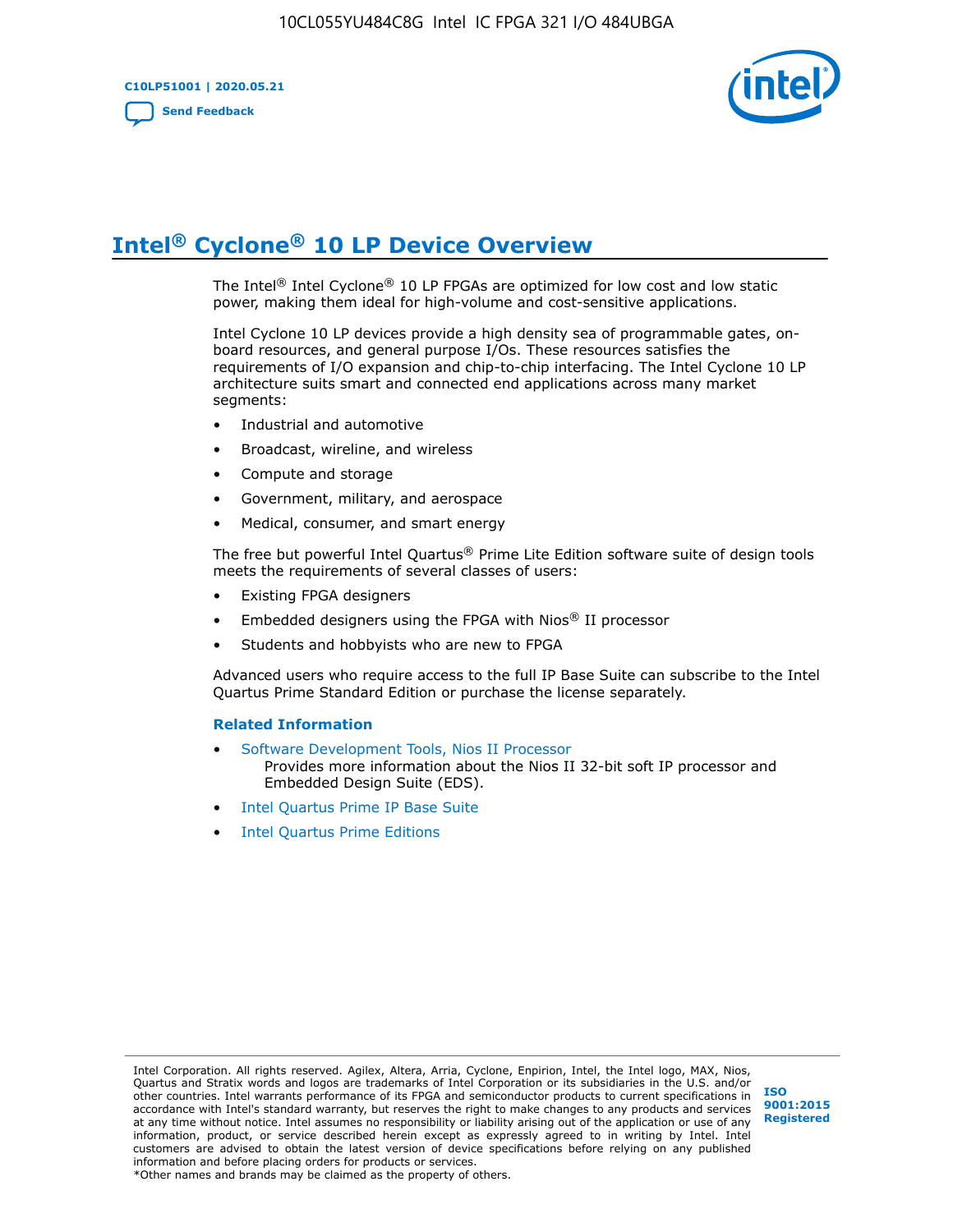

## **Summary of Intel Cyclone 10 LP Features**

### **Table 1. Summary of Features for Intel Cyclone 10 LP Devices**

| <b>Feature</b>                  | <b>Description</b>                                                                                                                                                                                                                                        |
|---------------------------------|-----------------------------------------------------------------------------------------------------------------------------------------------------------------------------------------------------------------------------------------------------------|
| Technology                      | Low-cost, low-power FPGA fabric<br>$\bullet$<br>1.0 V and 1.2 V core voltage options<br>Available in commercial, industrial, and automotive temperature grades                                                                                            |
| Packaging                       | Several package types and footprints:<br>٠<br>- FineLine BGA (FBGA)<br>- Enhanced Thin Quad Flat Pack (EQFP)<br>- Ultra FineLine BGA (UBGA)<br>- Micro FineLine BGA (MBGA)<br>Multiple device densities with pin migration capability<br>RoHS6 compliance |
| Core architecture               | Logic elements (LEs)-four-input look-up table (LUT) and register<br>٠<br>Abundant routing/metal interconnect between all LEs<br>٠                                                                                                                         |
| Internal memory<br>blocks       | M9K-9-kilobits (Kb) of embedded SRAM memory blocks, cascadable<br>$\bullet$<br>Configurable as RAM (single-port, simple dual port, or true dual port), FIFO buffers, or ROM<br>$\bullet$                                                                  |
| Embedded multiplier<br>blocks   | One $18 \times 18$ or two 9 $\times$ 9 multiplier modes, cascadable<br>$\bullet$<br>Complete suite of DSP IPs for algorithmic acceleration<br>$\bullet$                                                                                                   |
| Clock networks                  | Global clocks that drive throughout entire device, feeding all device quadrants<br>٠<br>Up to 15 dedicated clock pins that can drive up to 20 global clocks<br>$\bullet$                                                                                  |
| Phase-locked loops<br>(PLLs)    | Up to four general purpose PLLs<br>٠<br>Provides robust clock management and synthesis<br>$\bullet$                                                                                                                                                       |
| General-purpose I/Os<br>(GPIOs) | Multiple I/O standards support<br>$\bullet$<br>Programmable I/O features<br>٠<br>True LVDS and emulated LVDS transmitters and receivers<br>$\bullet$<br>On-chip termination (OCT)<br>٠                                                                    |
| SEU mitigation                  | SEU detection during configuration and operation                                                                                                                                                                                                          |
| Configuration                   | Active serial (AS), passive serial (PS), fast passive parallel (FPP)<br>$\bullet$<br>JTAG configuration scheme<br>$\bullet$<br>Configuration data decompression<br>Remote system upgrade<br>٠                                                             |

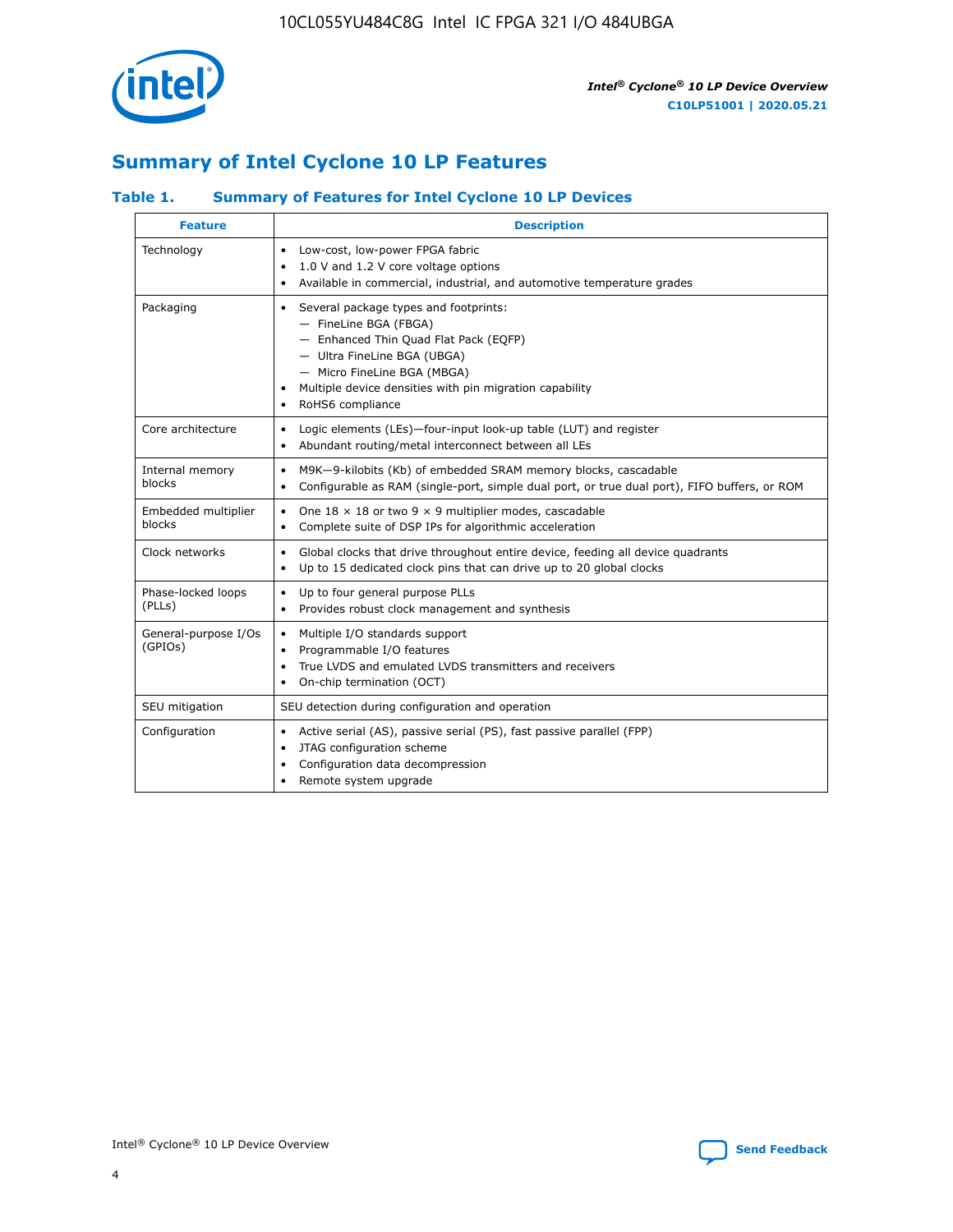*Intel® Cyclone® 10 LP Device Overview* **C10LP51001 | 2020.05.21**



## **Intel Cyclone 10 LP Available Options**

#### **Figure 1. Sample Ordering Code and Available Options for Intel Cyclone 10 LP Devices —Preliminary**



#### **Related Information**

[Extended Temperature Device Support](https://www.intel.com/content/www/us/en/products/programmable/temperature.html)

Lists the ordering part number of devices that support the extended industrial operating temperature, the devices' operational speed grade, and Intel Quartus Prime option to set for performing timing analysis at the extended junction temperature range.

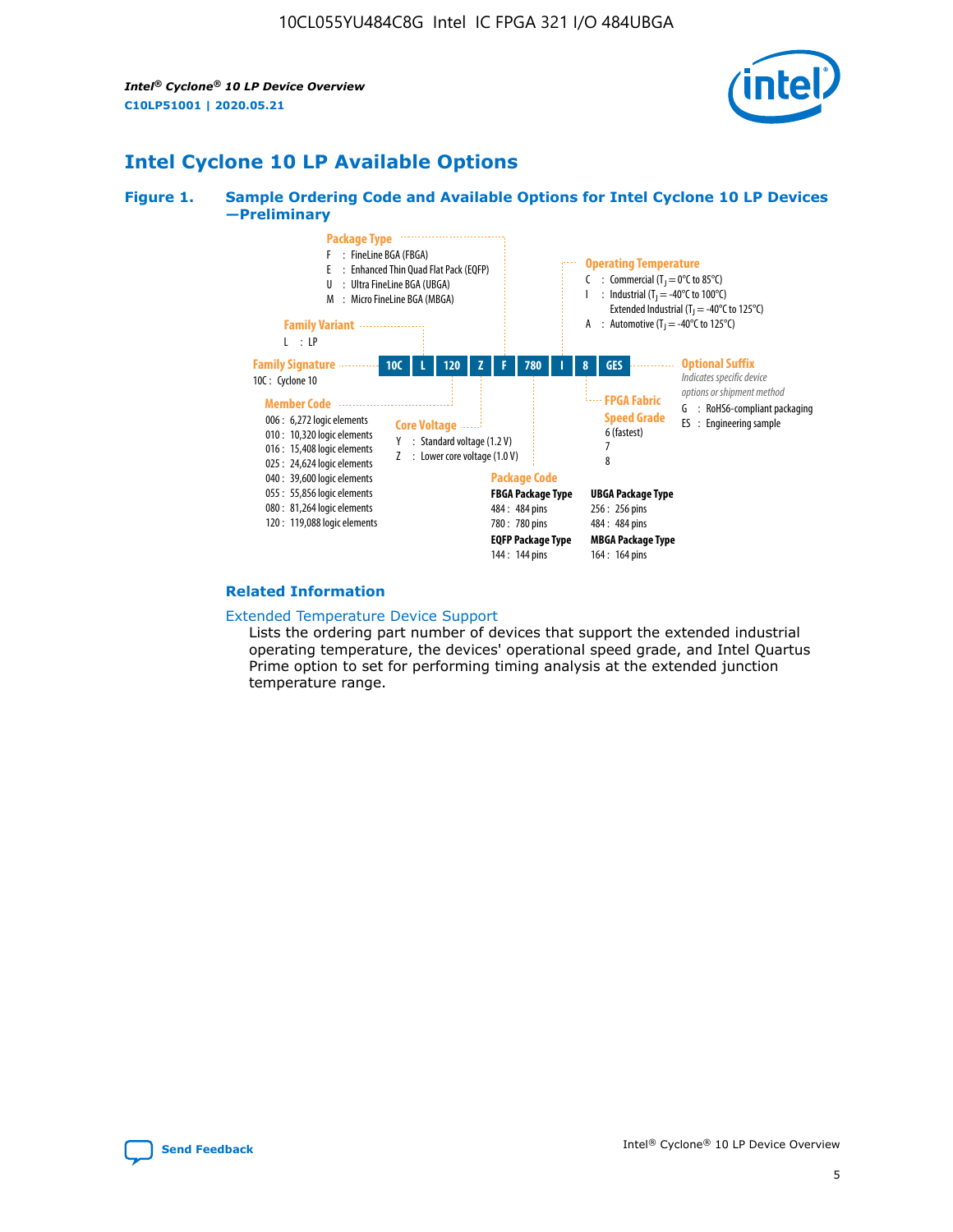

## **Intel Cyclone 10 LP Maximum Resources**

### **Table 2. Maximum Resource Counts for Intel Cyclone 10 LP Devices**

|                           | <b>Resource</b>  | <b>Device</b>  |                |                |                |                |                |                |                |
|---------------------------|------------------|----------------|----------------|----------------|----------------|----------------|----------------|----------------|----------------|
|                           |                  | <b>10CL006</b> | <b>10CL010</b> | <b>10CL016</b> | <b>10CL025</b> | <b>10CL040</b> | <b>10CL055</b> | <b>10CL080</b> | <b>10CL120</b> |
| Logic Elements (LE)       |                  | 6,272          | 10,320         | 15,408         | 24,624         | 39,600         | 55,856         | 81,264         | 119,088        |
| M9K                       | <b>Block</b>     | 30             | 46             | 56             | 66             | 126            | 260            | 305            | 432            |
| Memory                    | Capacity<br>(Kb) | 270            | 414            | 504            | 594            | 1,134          | 2,340          | 2,745          | 3,888          |
| $18 \times 18$ Multiplier |                  | 15             | 23             | 56             | 66             | 126            | 156            | 244            | 288            |
| <b>PLL</b>                |                  | 2              | $\overline{2}$ | 4              | 4              | 4              | 4              | 4              | 4              |
| Clock                     |                  | 20             | 20             | 20             | 20             | 20             | 20             | 20             | 20             |
| Maximum I/O               |                  | 176            | 176            | 340            | 150            | 325            | 321            | 423            | 525            |
| Maximum LVDS              |                  | 65             | 65             | 137            | 52             | 124            | 132            | 178            | 230            |

## **Intel Cyclone 10 LP Package Plan**

#### **Table 3. Package Plan for Intel Cyclone 10 LP Devices**

The GPIO counts do not include the DCLK pins. The LVDS counts include DIFFIO and DIFFCLK pairs only-LVDS I/Os with both p and n pins. Refer to the related information.

| <b>Device</b> |                             | <b>Package</b>                     |              |                           |             |                             |             |                      |                     |                           |              |                             |             |
|---------------|-----------------------------|------------------------------------|--------------|---------------------------|-------------|-----------------------------|-------------|----------------------|---------------------|---------------------------|--------------|-----------------------------|-------------|
| <b>Type</b>   |                             | M164                               | 164-pin MBGA | 256-pin UBGA              | <b>U256</b> | <b>U484</b><br>484-pin UBGA |             | E144<br>144-pin EQFP |                     | <b>F484</b>               | 484-pin FBGA | <b>F780</b><br>780-pin FBGA |             |
|               | <b>Size</b>                 | $8 \text{ mm} \times 8 \text{ mm}$ |              | $14$ mm $\times$ 14<br>mm |             | $19$ mm $\times$ 19<br>mm   |             | mm                   | $22$ mm $\times$ 22 | $23$ mm $\times$ 23<br>mm |              | $29$ mm $\times$ 29<br>mm   |             |
|               | <b>Ball</b><br><b>Pitch</b> | $0.5$ mm                           |              | $0.8$ mm                  |             | $0.8$ mm                    |             | $0.5$ mm             |                     | 1.0 <sub>mm</sub>         |              | 1.0 <sub>mm</sub>           |             |
|               | I/O<br><b>Type</b>          | <b>GPIO</b>                        | <b>LVDS</b>  | <b>GPIO</b>               | <b>LVDS</b> | <b>GPIO</b>                 | <b>LVDS</b> | <b>GPIO</b>          | <b>LVDS</b>         | <b>GPIO</b>               | <b>LVDS</b>  | <b>GPIO</b>                 | <b>LVDS</b> |
| 10CL006       |                             |                                    |              | 176                       | 65          |                             |             | 88                   | 22                  |                           |              |                             |             |
| 10CL010       |                             | 101                                | 26           | 176                       | 65          |                             |             | 88                   | 22                  |                           |              |                             |             |
| 10CL016       |                             | 87                                 | 22           | 162                       | 53          | 340                         | 137         | 78                   | 19                  | 340                       | 137          |                             |             |
| 10CL025       |                             | —                                  | —            | 150                       | 52          | —                           |             | 76                   | 18                  | -                         | —            |                             |             |
| 10CL040       |                             |                                    |              |                           |             | 325                         | 124         |                      |                     | 325                       | 124          |                             |             |
| 10CL055       |                             |                                    |              |                           |             | 321                         | 132         |                      |                     | 321                       | 132          |                             |             |
| 10CL080       |                             |                                    |              |                           |             | 289                         | 110         |                      |                     | 289                       | 110          | 423                         | 178         |
| 10CL120       |                             |                                    |              |                           |             |                             |             |                      |                     | 277                       | 103          | 525                         | 230         |

#### **Related Information**

- [Why does the Intel Quartus Prime software device pin-out show a different](https://www.intel.com/content/altera-www/global/en_us/index/support/support-resources/knowledge-base/component/2020/why-does-intel--quartus--device-pinout-pin-count-shows-a-differe0.html) [number of pins compared to the Intel Cyclone 10 LP Device Overview?](https://www.intel.com/content/altera-www/global/en_us/index/support/support-resources/knowledge-base/component/2020/why-does-intel--quartus--device-pinout-pin-count-shows-a-differe0.html)
- [How is the LVDS pair count that is published in the Intel Cyclone 10 LP Device](https://www.intel.com/content/altera-www/global/en_us/index/support/support-resources/knowledge-base/component/2020/how-is-the-lvds-pair-count-in-intel--cyclone--10-device-overview.html) [Overview calculated?](https://www.intel.com/content/altera-www/global/en_us/index/support/support-resources/knowledge-base/component/2020/how-is-the-lvds-pair-count-in-intel--cyclone--10-device-overview.html)



Intel<sup>®</sup> Cyclone<sup>®</sup> 10 LP Device Overview **[Send Feedback](mailto:FPGAtechdocfeedback@intel.com?subject=Feedback%20on%20Intel%20Cyclone%2010%20LP%20Device%20Overview%20(C10LP51001%202020.05.21)&body=We%20appreciate%20your%20feedback.%20In%20your%20comments,%20also%20specify%20the%20page%20number%20or%20paragraph.%20Thank%20you.)** Send Feedback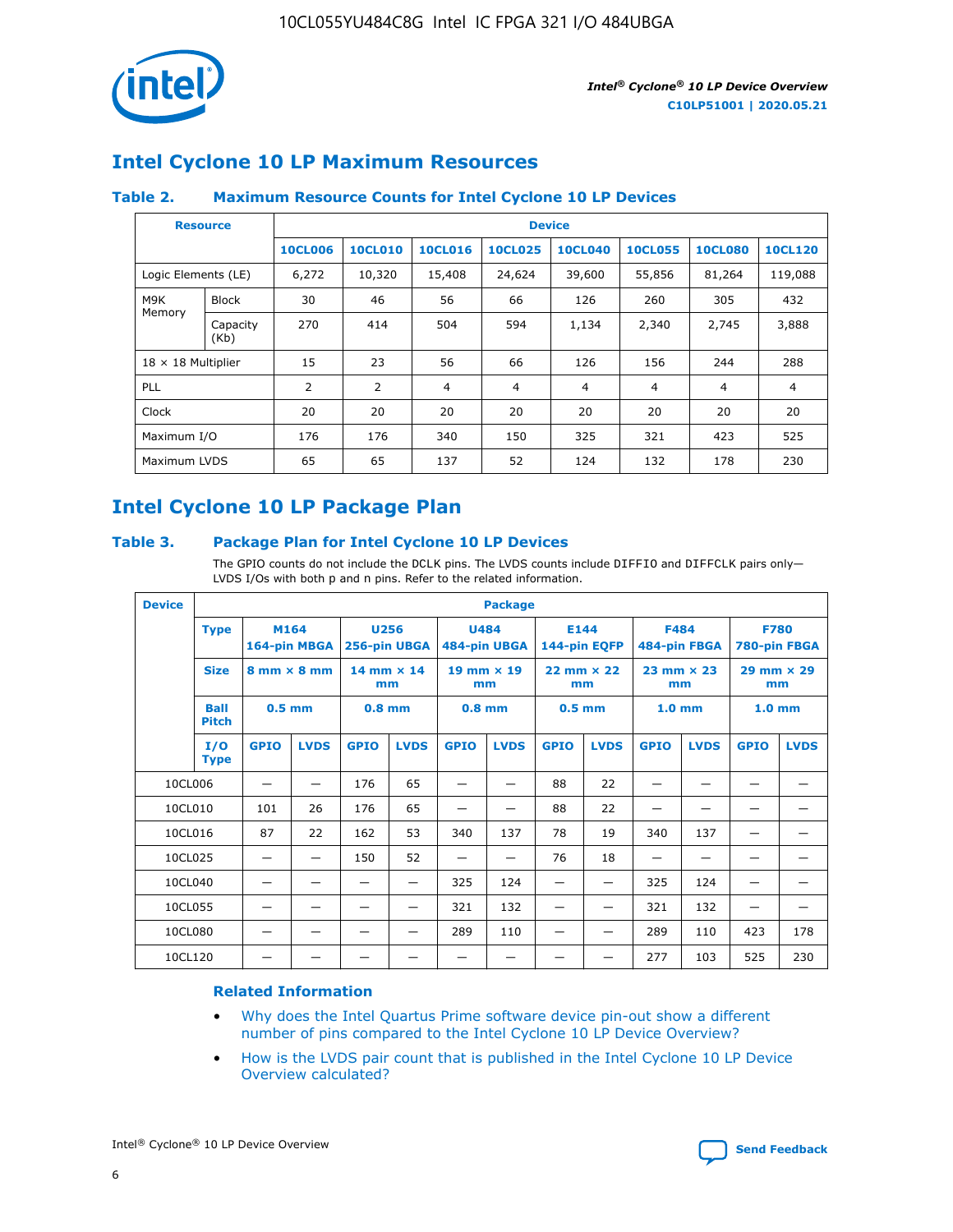*Intel® Cyclone® 10 LP Device Overview* **C10LP51001 | 2020.05.21**



## **Intel Cyclone 10 LP I/O Vertical Migration**

#### **Figure 2. Migration Capability Across Intel Cyclone 10 LP Devices**

- The arrows indicate the migration paths. The devices included in each vertical migration path are shaded. Devices with lesser I/O resources in the same path have lighter shades.
- To achieve full I/O migration across devices in the same migration path, restrict I/O usage to match the device with the lowest I/O count.



*Note:* To verify the pin migration compatibility, use the Pin Migration View window in the Intel Quartus Prime software Pin Planner.

## **Logic Elements and Logic Array Blocks**

The LAB consists of 16 logic elements (LE) and a LAB-wide control block. An LE is the smallest unit of logic in the Intel Cyclone 10 LP device architecture. Each LE has four inputs, a four-input look-up table (LUT), a register, and output logic. The four-input LUT is a function generator that can implement any function with four variables.

#### **Figure 3. Intel Cyclone 10 LP Device Family LEs**



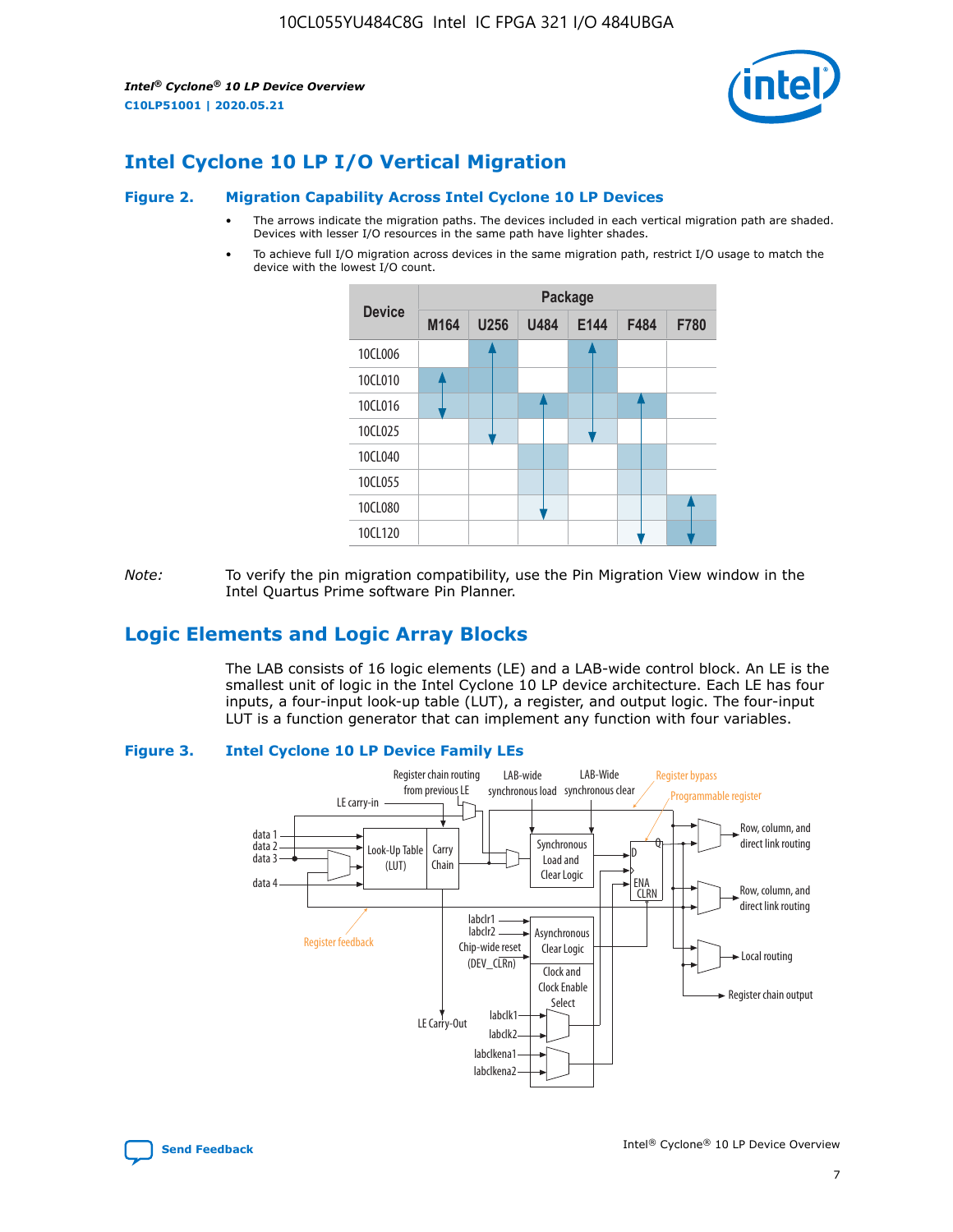

## **Embedded Multipliers**

Each embedded multiplier block in Intel Cyclone 10 LP devices supports one individual  $18 \times 18$ -bit multiplier or two individual 9  $\times$  9-bit multipliers. You can cascade the multiplier blocks to form wider or deeper logic structures.

You can control the operation of the embedded multiplier blocks using the following options:

- Parameterize the relevant IP cores with the Intel Quartus Prime parameter editor
- Infer the multipliers directly with VHDL or Verilog HDL

Intel and partners offer popular DSP IPs for Intel Cyclone 10 LP devices, including:

- Finite impulse response (FIR)
- Fast Fourier transform (FFT)
- Numerically controlled oscillator (NCO) functions

For a streamlined DSP design flow, the DSP Builder tool integrates the Intel Quartus Prime software with MathWorks Simulink and MATLAB design environments.

## **Embedded Memory Blocks**

The embedded memory structure consists of M9K memory blocks columns. Each M9K memory block of a Intel Cyclone 10 LP device provides 9 Kb of on-chip memory. You can cascade the memory blocks to form wider or deeper logic structures.

You can configure the M9K memory blocks as RAM, FIFO buffers, or ROM.

#### **Table 4. M9K Operation Modes and Port Widths**

| <b>Operation Modes</b> | <b>Port Widths</b>                           |
|------------------------|----------------------------------------------|
| Single port            | $x1, x2, x4, x8, x9, x16, x18, x32, and x36$ |
| Simple dual port       | $x1, x2, x4, x8, x9, x16, x18, x32, and x36$ |
| True dual port         | x1, x2, x4, x8, x9, x16, and x18             |

## **Clocking and PLL**

Intel Cyclone 10 LP devices feature global clock (GCLK) networks, dedicated clock pins, and general purpose PLLs.

- Up to 20 GCLK networks that drive throughout the device
- Up to 15 dedicated clock pins
- Up to four general purpose PLLs with five outputs per PLL

The PLLs provide robust clock management and synthesis for the Intel Cyclone 10 LP device. You can dynamically reconfigure the PLLs in user mode to change the clock phase or frequency.

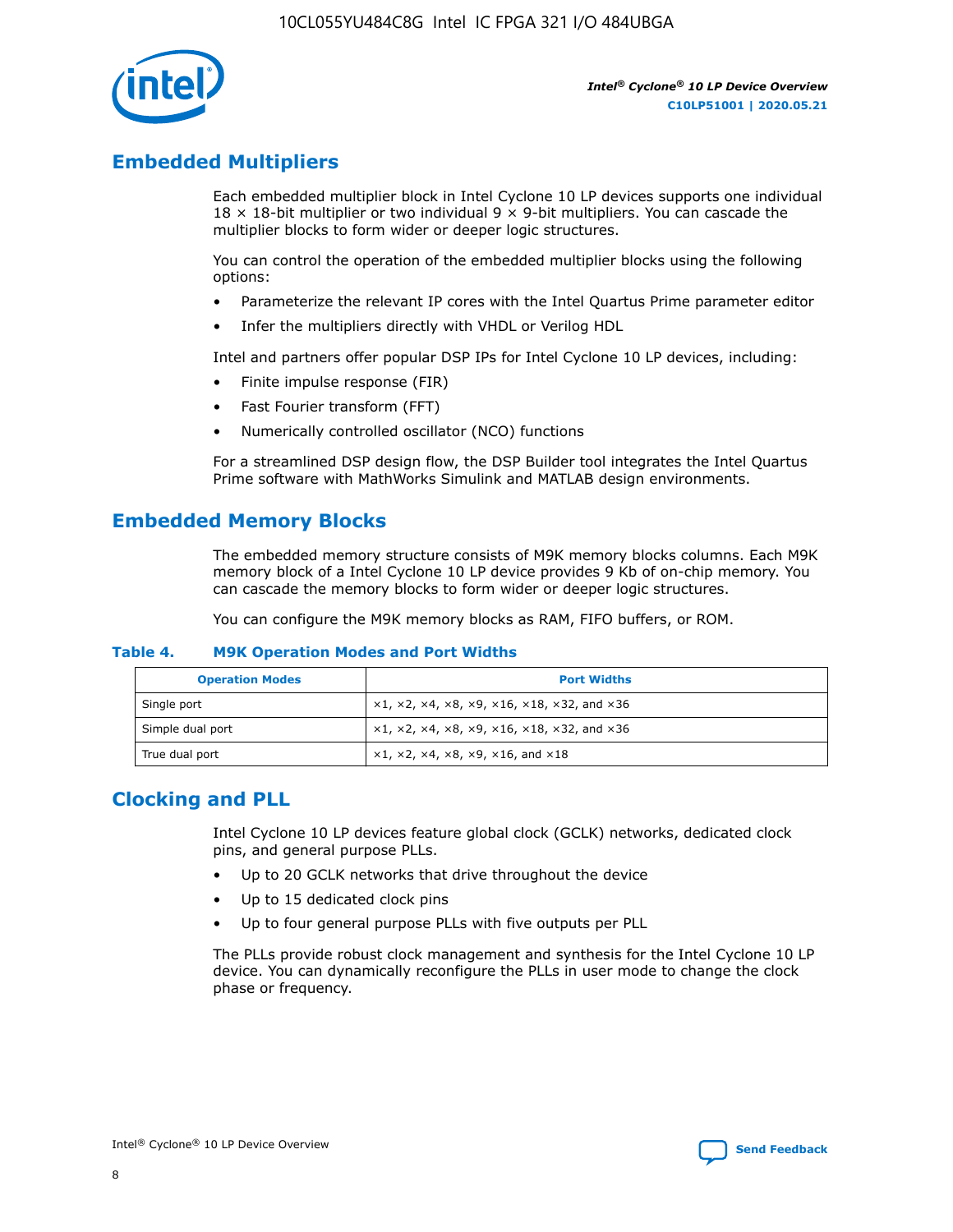*Intel® Cyclone® 10 LP Device Overview* **C10LP51001 | 2020.05.21**



## **FPGA General Purpose I/O**

Intel Cyclone 10 LP devices offer highly configurable GPIOs with these features:

- Support for over 20 popular single-ended and differential I/O standards.
- Programmable bus hold, pull-up resistors, delay, and drive strength.
- Programmable slew rate control to optimize signal integrity.
- Calibrated on-chip series termination ( $R<sub>S</sub>$  OCT) or driver impedance matching ( $R<sub>S</sub>$ ) for single-endd I/O standards.
- True and emulated LVDS buffers with LVDS SERDES implemented using logic elements in the device core.
- Hot socketing support.

## **Configuration**

Intel Cyclone 10 LP devices use SRAM cells to store configuration data. Configuration data is downloaded to the Intel Cyclone 10 LP device each time the device powers up.

You can use EPCS or EPCQ (AS x1) flash configuration devices to store configuration data and configure the Intel Cyclone 10 LP FPGAs.

- Intel Cyclone 10 LP devices support 1.5 V, 1.8 V, 2.5 V, 3.0 V, and 3.3 V programming voltages and several configuration schemes.
- The single-event upset (SEU) mitigation feature detects cyclic redundancy check (CRC) errors automatically during configuration and optionally during user  $mode<sup>(1)</sup>$ .

#### **Table 5. Configuration Schemes and Features Supported by Intel Cyclone 10 LP Devices**

| <b>Configuration Scheme</b> | <b>Configuration Method</b>     | <b>Decompression</b> | <b>Remote System</b><br><b>Upgrade</b> |  |
|-----------------------------|---------------------------------|----------------------|----------------------------------------|--|
| Active serial (AS)          | Serial configuration device     | Yes                  | Yes                                    |  |
| Passive serial (PS)         | External host with flash memory | Yes                  | Yes                                    |  |
|                             | Download cable                  | Yes                  |                                        |  |
| Fast passive parallel (FPP) | External host with flash memory |                      | Yes                                    |  |
| JTAG                        | External host with flash memory |                      |                                        |  |
|                             | Download cable                  |                      |                                        |  |

#### **Related Information**

[Configuration Devices](https://www.altera.com/products/configuration-devices/overview.html)

Provides more information about the EPCS and EPCQ configuration devices.

 $(1)$  User mode error detection is not supported on 1.0 V core voltage Intel Cyclone 10 LP device variants.

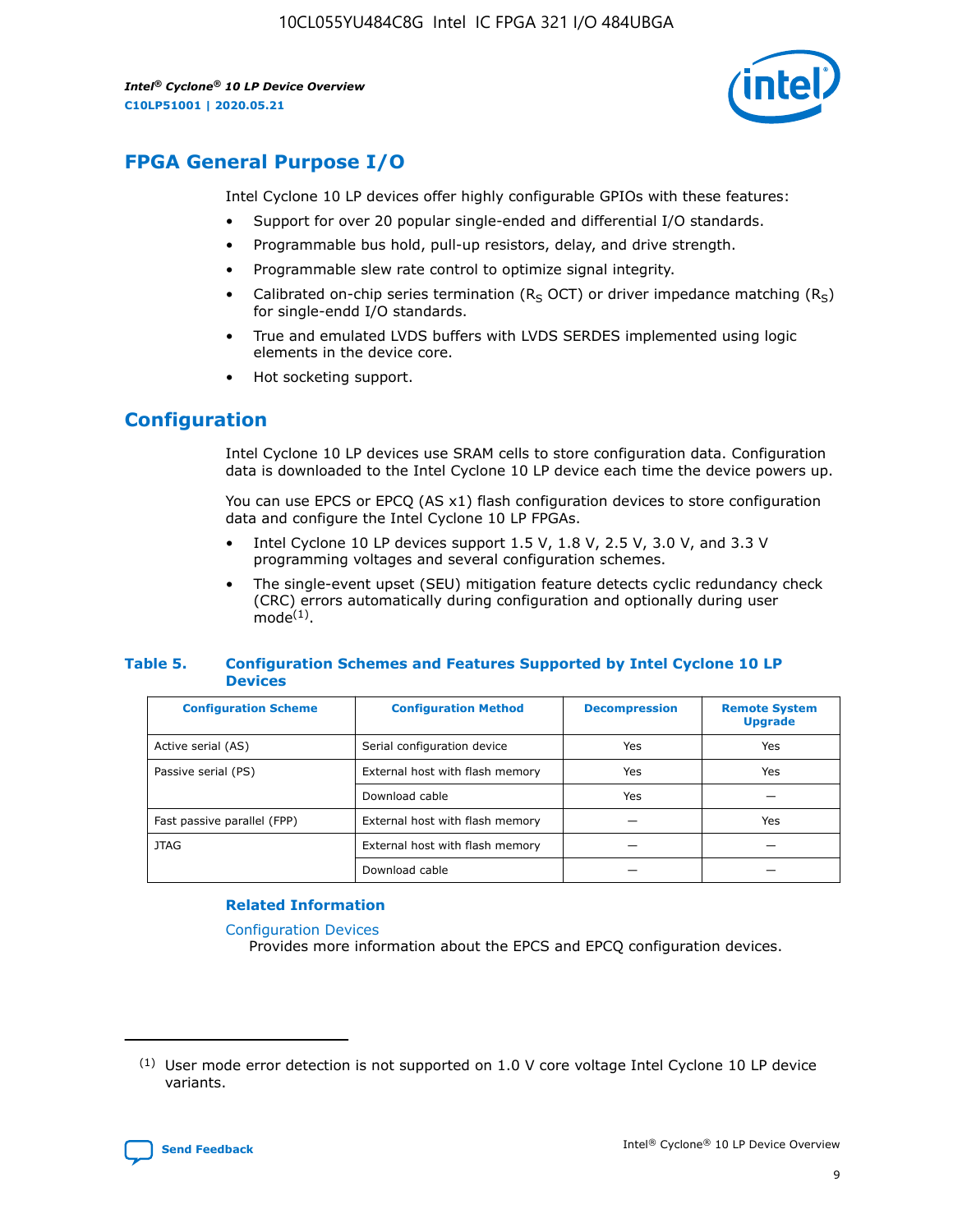10CL055YU484C8G Intel IC FPGA 321 I/O 484UBGA



*Intel® Cyclone® 10 LP Device Overview* **C10LP51001 | 2020.05.21**

## **Power Management**

Intel Cyclone 10 LP devices are built on optimized low-power process:

- Available in two core voltage options: 1.2 V and 1.0 V
- Hot socketing compliant without needing external components or special design requirements

To accelerate your design schedule, combine Intel Intel Cyclone 10 LP FPGAs with Intel Enpirion® Power Solutions. Intel's ultra-compact and efficient Intel Enpirion PowerSoCs are ideal for meeting Intel Cyclone 10 LP power requirements. Intel Enpirion PowerSoCs integrate most of the required components to provide you fullyvalidated and straightforward solutions with up to 96% efficiency. These advantages reduce your power supply design time and allow you to focus on your IP and FPGA designs.

#### **Related Information**

#### [Enpirion Power Solutions](https://www.altera.com/products/power/devices.html)

Provides more information about Enpirion PowerSoC devices.

## **Document Revision History for Intel Cyclone 10 LP Device Overview**

| <b>Document</b><br><b>Version</b> | <b>Changes</b>                                                                                                                                                                                                                                                        |
|-----------------------------------|-----------------------------------------------------------------------------------------------------------------------------------------------------------------------------------------------------------------------------------------------------------------------|
| 2020.05.21                        | At the package plan table, added description and related information links that explain how the GPIO<br>and LVDS pins are counted.                                                                                                                                    |
| 2019.12.30                        | Added related information link to the <i>Extended Temperature Device Support</i> page that provides a list of<br>devices that support the extended temperature range, their operational speed grade, and related Intel<br>Quartus Prime settings for timing analysis. |

| <b>Date</b> | <b>Version</b> | <b>Changes</b>   |
|-------------|----------------|------------------|
| May 2017    | 2017.05.08     | Initial release. |